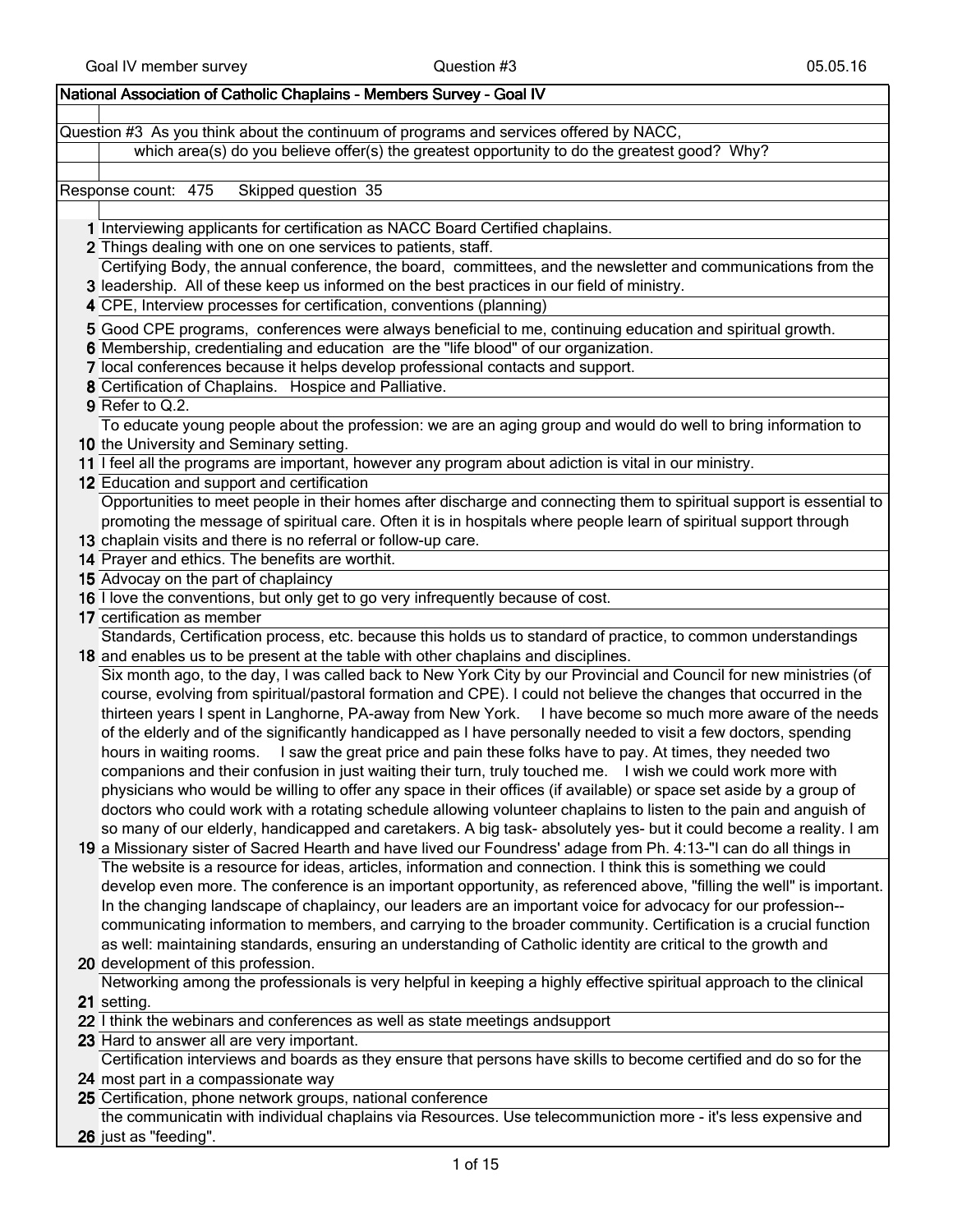| Education, Competency, Maximizing CPE Supervisory Education initiatives and opportunities are initiatives that I        |
|-------------------------------------------------------------------------------------------------------------------------|
| find very crucial in that these insure that NACC will remain relevant and will continue to equip members to respond     |
|                                                                                                                         |
| 27 to the signs of the times moving forward.                                                                            |
| Ethical and moral questions are dealt with in the programs are most useful because it is very difficult to find out     |
| 28 authentic teachings on them.                                                                                         |
| The Regional Meetings and Regional Events no longer exist in Southern California - no regional coordinator; I           |
| 29 don't even think Northern CA has an active region.                                                                   |
|                                                                                                                         |
| I wish we could go back to Regional eventsmy region doesn't even have a coordinatorwe offer nothing to our              |
| 30 membershipall cannot do webinars due to work restraints                                                              |
| Basically, all areas are very essential as they provide amazing opportunity to the greatest good. I think the           |
| certification commission, opportunity for professional development offer great services. The reason is that they        |
| prepare people to adequately step into the shoes of the very challenging pastoral care ministry that meets the          |
| 31 taste of time.                                                                                                       |
|                                                                                                                         |
| 32 Good theology.                                                                                                       |
| 33 not sure                                                                                                             |
| Setting standards for different aspects of pastoral care helps establish and maintain credibility for the profession of |
| chaplaincy. When health care adminsitrators want to know what the standard in the field is, from staffing to crisis     |
| 34 care, it is useful to have NACC work to reference.                                                                   |
|                                                                                                                         |
| 35 Palliative Care. It is the way of the future.                                                                        |
| 36 Education . Because it is important to grow the ministry.                                                            |
|                                                                                                                         |
| 37 Advocating for non-clerical ministers in the church and thereby broadening the ministry of the larger church.        |
| 38 Mentoring for up and coming chaplains, a 'place to gather' w/like minded professionals.                              |
| 39 Sacred presence whenever, wherever needed in various life experiences of persons under our care                      |
| Local chapters and webinars are beneficial for some who because of time or budget constraints cannot travel to          |
|                                                                                                                         |
| 40 national conferences                                                                                                 |
| The regional or webinars because, hospital budgets being what they are, too few can attend a yearly conference          |
| 41 due to the cost.                                                                                                     |
| 42 Education. Provides continued opportunity and regards for most appropriate practice in pastoral care.                |
| 43 palliative care and "the talk" about end of life with families                                                       |
| Establishing best practices in chaplaincy: such as cultural compentency; interfaith support; current research           |
| 44 trends; multi-disciplinary staff support and contributions.                                                          |
|                                                                                                                         |
|                                                                                                                         |
| The interview program both certiifies and encourages growth for future board certified chaplains. It also is a          |
| 45 source of continuing education for chaplains already certified and a chance to give back to the profession.          |
| I thought the Spiritual Champion programs were most beneficial because we could access these programs right             |
| 46 where we were ministering and the programs were of current interest.                                                 |
| 47 Education of members which affects the quality of ministry offered to others.                                        |
|                                                                                                                         |
| Assistance (financial and through advocacy and mentorship) for those who feel the call but have obstacles  this         |
| 48 outreach is generative and assures that this ministry is ongoing.                                                    |
| 49 CPE is still extremely helpful in helping chaplains grow in many different areas.                                    |
| 50 continuing ed options                                                                                                |
|                                                                                                                         |
| I think the areas of continuing education and the NACC conference are the best services NACC can offer. We can          |
| continue our updating our continued education and network among our local chaplains as well. I also appreciate          |
|                                                                                                                         |
| 51 the NACC conference for the major topics it covers and for the networking that can happen.                           |
| standardsfor me they are the center piece of our ministry. From them comes numerous opportunities to strength           |
| 52 and nourish the ministry                                                                                             |
| For a number of years the Dallas area Catholic chaplains had informal get-togethers a few times a year. I would         |
| 53 like to see some more local networking opportunities.                                                                |
| 54 servcies other than certification which is very valuable not sure                                                    |
|                                                                                                                         |
| 55 Promoting and strengthening Catholic identity and in healthcare that is distinct and integral to healthcare          |
| Competency related, understanding people, diversity, spirituality vs. religion, management, change and evolution,       |
| 56 self-care.                                                                                                           |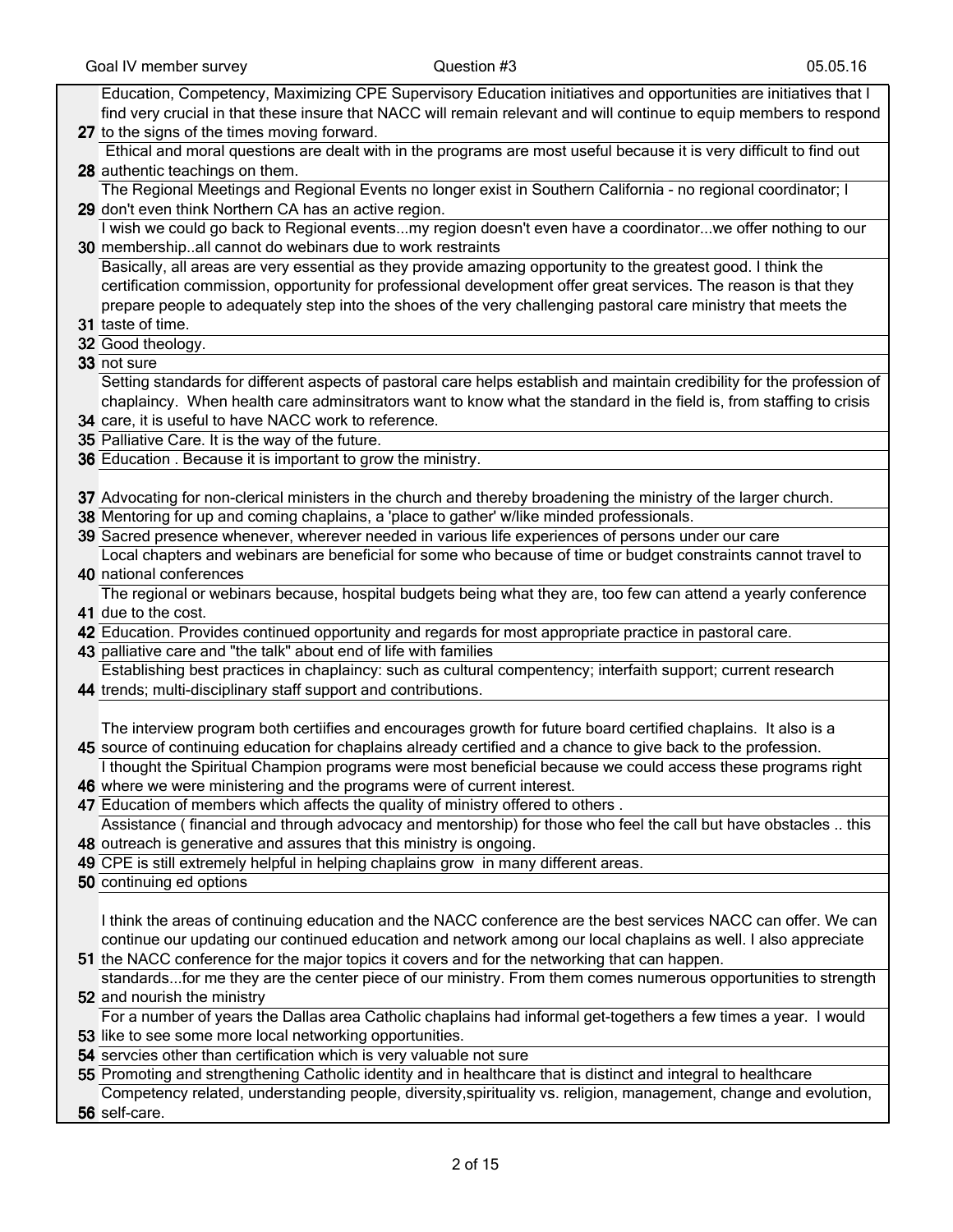| 57 The area I believe offer the greatest opportunity to do the greatest good is the Certification. It's too demanding. |
|------------------------------------------------------------------------------------------------------------------------|
| 58 The area I believe offer the greatest opportunity to do the greatest good is the Certification. It's too demanding. |
| 59 The area I believe offer the greatest opportunity to do the greatest good is the Certification. It's too demanding. |
| I have only been able to take advantage of one program since it was here in Buffalo, NY. I believe any program         |
| 60 that helps one tone ones skills or helps one work on self can benefit those we minister to.                         |
| 61 Certification, educational opportunities and grants.                                                                |
| 62 providing certification; promoting CPE                                                                              |
| 63 Education/enrichment and certification. The first keeps us "on fire" and the second holds us accountable.           |
| The teaching aspect (continuos education) of NACC like webina, etc. The reason is that if one is not in the known      |
| 64 one may not be able to function effectively                                                                         |
| Regional conferences provide continuing education & support for Chaplains who often aren't able to afford the          |
| 65 costs to attend a national conference.                                                                              |
| 66 Conference calls, local gatherings and webinars.                                                                    |
| 67 Webinars. They are educative.                                                                                       |
| 68 Not sure.                                                                                                           |
| 69 All areas are well intended, I just used the ones according to my needs of the moment.                              |
| 70 Webinars                                                                                                            |
| 71 sound didactic information and good supportive mentoring, especially for chaplains in training                      |
| 72 Certification obtaining and maintaining                                                                             |
| 73 Promoting the professionalism of chaplaincy                                                                         |
| 74 Setting standards, source of current trends, on going Education, mission focused                                    |
| 75 I think the web nars offered or other professional programs mean the most to me personally.                         |
| Important to have a Catholic voice in the development of clinical chaplaincy; important to represent clinical          |
| 76 chaplaincy's value to Church leadership                                                                             |
| 77 The on going education of chaplains is critical.                                                                    |
| 78 I love the conferences and the newsletter.                                                                          |
| 79 Providing chaplain certification on a national basis underscores the professional dimensions of our service         |
| 80 professional standards, caring for diverse populations, spiritual resources, valued member of care team             |
| Continuous education and research into the role of pastoral care to health care service and the overall health of      |
| 81 clients and their families                                                                                          |
| 82 Evolving standards that align with the changes in health care and other areas where chaplains serve.                |
| In supporting and developing local networks so that members are supported in their local ministries. When              |
| chaplains are cared for and supported by their organizations and peers greater good can be achieved through            |
| <b>83</b> them.                                                                                                        |
| 84 Value of topics is universal but varies among the needs of individual members                                       |
| Since I am a new member of the NACC, I'm not certain I have the required knowledge yet to adequately answer            |
| 85 this question.                                                                                                      |
| 86 NACC can add to and support the research which documents the importance of spirituality in overall health.          |
| 87 Perhaps, deeper listening/comments from the frontline staff/chaplains                                               |
| 88 Advocacy work, professional resources,                                                                              |
| 89 avenue for four units of CPE                                                                                        |
| 90 Setting standards for chaplains and helping them meet the high stabdards                                            |
| 91 Board Certification and continuing education.                                                                       |
| 92 Advocating for areas of ministry to appreciate the role a chaplain plays.                                           |
| 93 Areas that have to do with on-going formation.                                                                      |
| 94 Certification because the process is educational for chaplains                                                      |
| 95 don't know                                                                                                          |
| 96 Education, certification, networking                                                                                |
| 97 Education in the care because it improves the quality of care                                                       |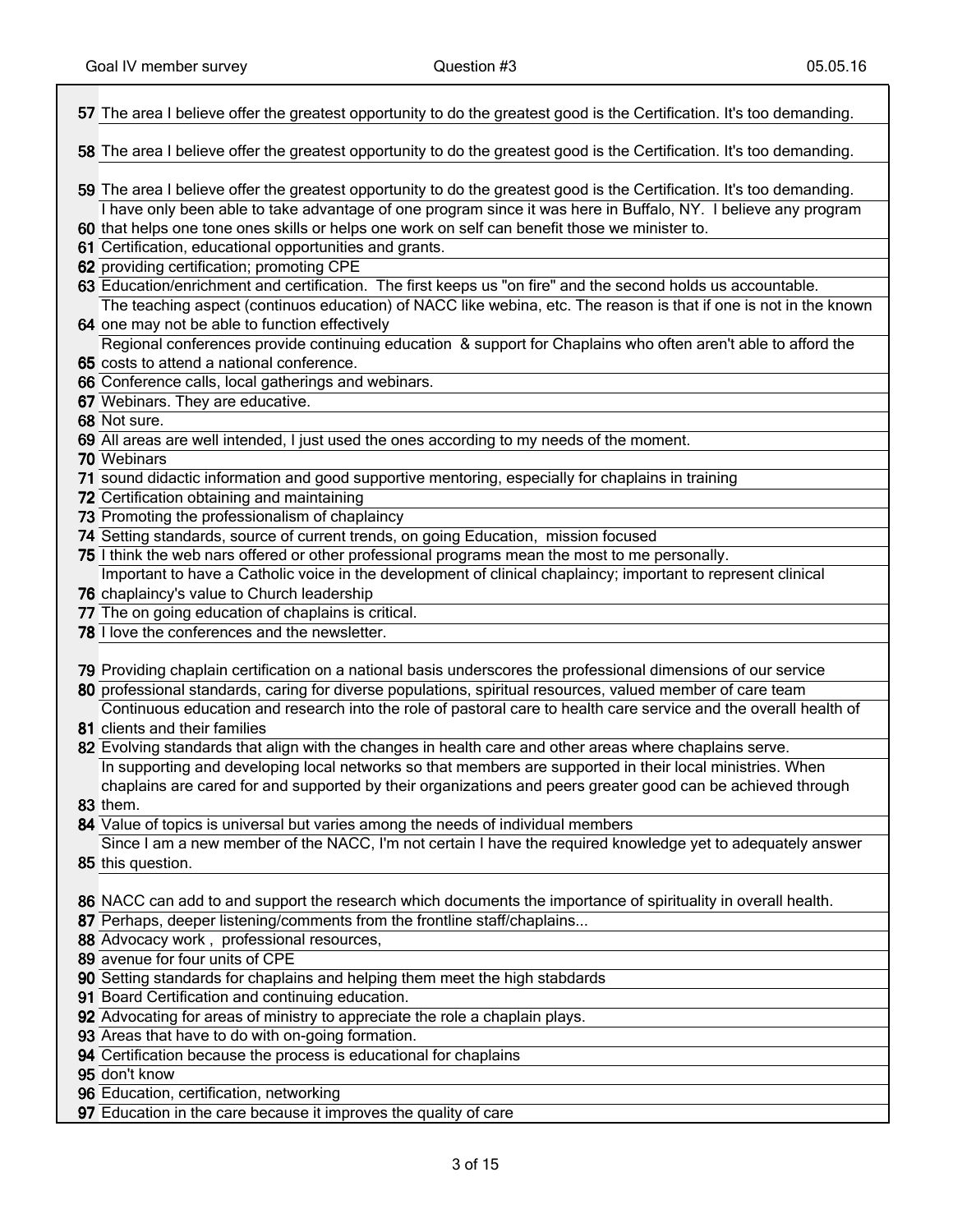Τ

|           | advocating for the integration of spiritual care in health care in collaboration with APC, NAJC, etc. Continuing to                                                         |
|-----------|-----------------------------------------------------------------------------------------------------------------------------------------------------------------------------|
|           | 98 work toward helping to understand the professional standards for, and qualifications of, chaplains.                                                                      |
|           | Webinars, local/ regional workshops, - provides support, continuing ed for individual and perhaps isolated                                                                  |
|           | 99 chaplain as well as small groups to share and learn                                                                                                                      |
|           | 100 Preparing, certifying, and renewing the certification of professional pastoral ministers in the Church.                                                                 |
|           | 101 Training in ministry                                                                                                                                                    |
|           | 102 Volunteer education by BCC; clergy support in a local area;                                                                                                             |
| $103$ yes |                                                                                                                                                                             |
|           | 104 CPE training, and professional/educational workshops                                                                                                                    |
|           | 105 Tap into the wisdom of our retired chaplains.                                                                                                                           |
|           | NACC on a National level of advocacy for spiritual care being proactive for chaplains. Job opportunities are                                                                |
|           | 106 posted.                                                                                                                                                                 |
|           | 107 I will give this more thought                                                                                                                                           |
|           | 108 Book reviews in the area of Pastoral Care: the best teaching                                                                                                            |
|           | 109 Palliative & hospice care & certification, aging baby boomers                                                                                                           |
|           | 110 Conferences<br>Educational updating and information on NACC chaplains for hospital administration and boards, to prove how                                              |
|           | 111 valuable we are.                                                                                                                                                        |
|           | 1. Work on testing competencies for certification such as charting in EHR, spiritual assessment, organizational                                                             |
|           | 112 saavy; 2) continuing to offer on-going education                                                                                                                        |
|           | 113 Webinar but too expensive because of the easy acces                                                                                                                     |
|           | 114 CHAPLAINS TRAINING & CERTIFICATION & ON-GOING FORMATION/TRAINING PROGRAMS                                                                                               |
|           | 115 Pace programs, palliative and hospice care facilities.                                                                                                                  |
|           | 116 Board certification, continuing education and networking, liaising with USCCB                                                                                           |
|           | 117 Meet everyone's needs or you will not continue to thrive for too long your focus has been pretty narrow.                                                                |
|           | 118 Being kept current with research work that is being done in the medical field.                                                                                          |
|           | train chaplains to do quantitative research to advance the practice and more fully integrate our discipline in                                                              |
|           | 119 evidence-based methods w/in science/healthcare.                                                                                                                         |
|           | Seminars and awareness that chaplains serve a useful role within and outside of the hospital and healthcare                                                                 |
|           | 120 environment.                                                                                                                                                            |
|           | Continuous education courses and annual conferences featuring leaders and educators who are passionate and                                                                  |
|           | 121 advocates of spiritual care. This helps equip us as professional who deliver services                                                                                   |
|           | 122 I'm not really sure what programs and services are open to non members                                                                                                  |
|           |                                                                                                                                                                             |
|           | 123 I am grateful for streaming of meetings, conference speakers, webinars, etc. It is hard to get away from ministry.                                                      |
|           | 124 certification of chaplains and supervisors maintains high professional standards                                                                                        |
|           | Certification of chaplains & supervisors; continuing education, especially national convention. Because these                                                               |
|           | provide opportunities for wholistic growth for individual members sn organization as a whole. Also, the training<br>125 provided for certification interviews is excellent. |
|           | 126 Spirituality                                                                                                                                                            |
|           | I would like to see more webinars that go beyond basic chaplain training. There are some but not enough. I find                                                             |
|           | 127 myself learning more from Mission like webinars.                                                                                                                        |
|           | 128 for information needed to inprove QI monitors, for smaller areas. or hospital and nursing home                                                                          |
|           |                                                                                                                                                                             |
|           | NACC National Conferences have been my primary way of staying connected to my fellow brother and sister                                                                     |
|           | 129 chaplains, enhancing my ministry with cancer patients. Also, regional ministry days, when I am able to attend.                                                          |
|           | 130 Training of better chaplains                                                                                                                                            |
|           | 131 difficult to say at this time                                                                                                                                           |
|           | 132 I think the certification process is very important and also the webinars and conferences                                                                               |
|           | 133 networking                                                                                                                                                              |
|           | 134 I think that Chaplains sharing their stories, would be a big help to those just entering the Chaplaincy field                                                           |
|           | Those that deal with spirituality to those we meet and hone the skills of the chaplains. Have to stay updated and                                                           |
|           | be able to stay energized in the day to day ministry. It is easy to get into a rut and these help maintain skills and                                                       |
|           | 135 professionalism.                                                                                                                                                        |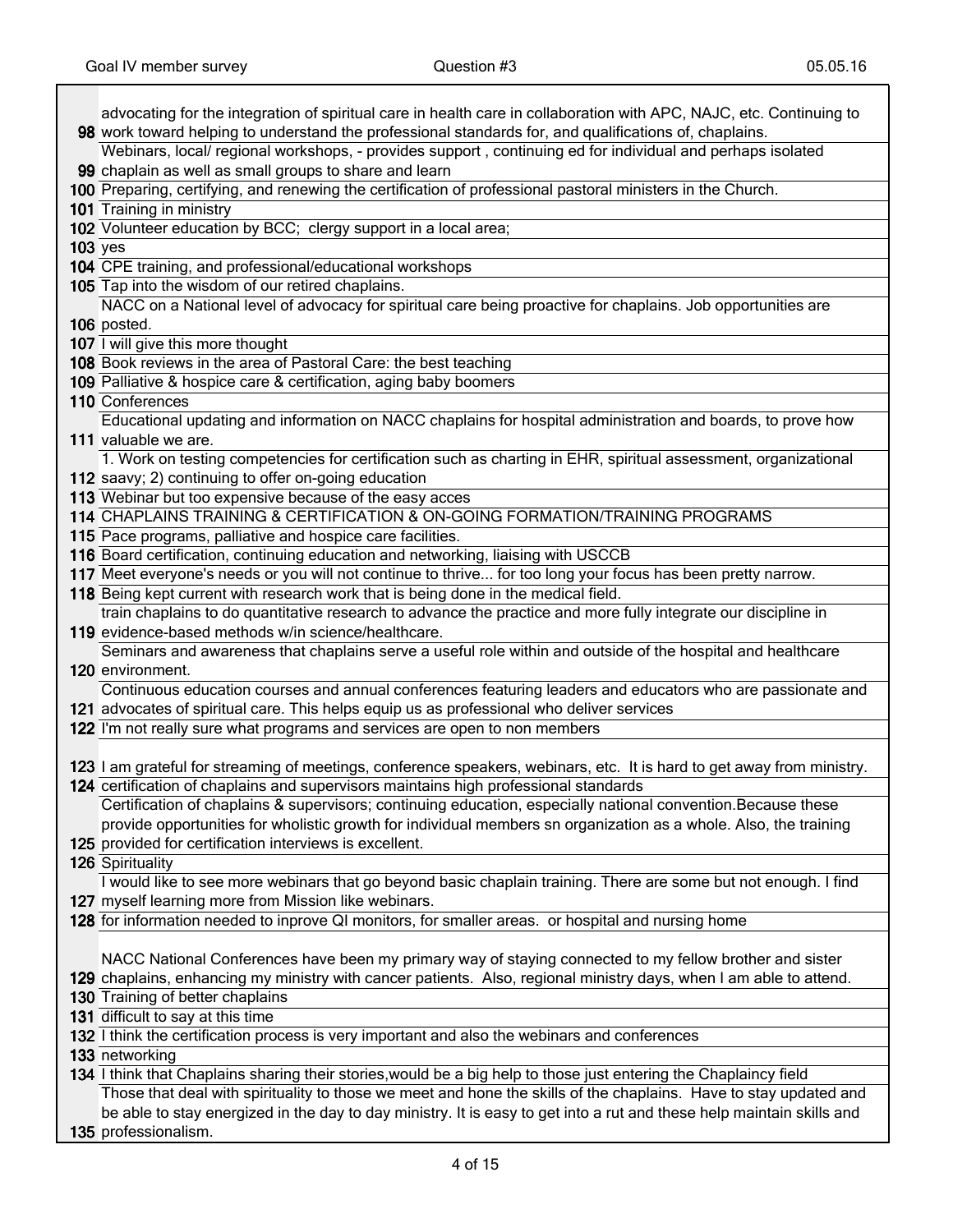| 136 Commitment to professional standards and on going education, a conduit for committed Laity to have a voice.       |
|-----------------------------------------------------------------------------------------------------------------------|
| Certification of new members and recertification of longstanding members because of the professional dimension        |
| 137 this provides to our ministry.                                                                                    |
| 138 Supporting chaplains in their ministry through on-going education and advocacy for the profession.                |
| 139 Continuing education to keep chaplains' skills and knowledge current                                              |
| 1. Spiritual enrichment. This is the foundation and glue that keeps body/mind/soul together. 2. Continuing            |
| education is vital in our rapidly changing world of technology/media/communication.3. Fellowship. Support and         |
| 140 sharing of stories and practices are of great benefit to one and all.                                             |
| More Catholic chaplains mean more patients who can deal well with their healthcare crises; NACC improves the          |
| 141 skills of Catholic chaplains and guarantees their professionalism through certification.                          |
| 142 I want to stress the value of education. The needs for more interpersoanl is almost urgent.                       |
|                                                                                                                       |
| My work helping women who coming out of jail find self esteem and a job (450 are back in the workplace). I would      |
| 143 love to see more done for this group.                                                                             |
| 144 Sharing life experience, good and bad, that are are daily met by chaplains.                                       |
| 145 Our continue education hels us to keep up with on going training in the changing medical world.                   |
| 146 Annual conferences, publications, resources, advocacy and mission leadership.                                     |
| I really like the conference, the connections, and the webinars. It helps us stay connected with like minded          |
| 147 individuals.                                                                                                      |
| For me, the most important part is being able to call you, knowing you are there, and that I can turn to you with     |
| questions, information, research content. You are the hub of our professional wheel. When I need a network, you       |
| connect me to thousands of us. As I said above, I am so busy that I wonder when I will use that wonderful service.    |
| 148 But in the past I have and know its value.                                                                        |
| Advocacy for professional chaplains and helping train chaplains to be professional; research showing data             |
| 149 supporting evidence of the value of chaplaincy.                                                                   |
| 150 Personal, spiritual and professional programs                                                                     |
|                                                                                                                       |
| 151 conferences & advocacy - they improve the professionalism within our ministry and keep Chaplaincy viable          |
|                                                                                                                       |
|                                                                                                                       |
| 152 Education. All can benefit even in less served areas                                                              |
| 153 Those dealing with mental health which is in crisis, I believe.                                                   |
|                                                                                                                       |
| 154 The certification process is a personal benefit for the chaplains. Education and Resources offered to chaplains.  |
| Education in all forms offered by NACC because chaplains in the field need updating, interdisciplinary info relative  |
| to chaplaincy practice, and we are nourished by the pastoral and theological presentations as well as the helpful,    |
| 155 informative, and encouraging people in the Milwaukee office.                                                      |
| Maintaining resources needed for certification and recertification; professionalism; Catholic ministerial identity;   |
| 156 national conference and on-line seminars; CPE training                                                            |
| 157 education-rural chaplains benefit                                                                                 |
| 1. Understanding the standards in which I should professionaly hold my self to. 2. Continue to develop and grow       |
| by taking classes and being open to the opportunities that are available. I beleive the NACC provides an amaizing     |
| 158 structure to assist chaplains in being the best they can.                                                         |
|                                                                                                                       |
| 159 I believe the area of ministry of presence and the sacraments. It helps with preparation for death and dying.     |
| Membership. Board Certification. Opportunity to serve on panels, commisions and committees. NACC outreach             |
| 160 inviting members to particiapte and contribute.                                                                   |
| Having the national conferences and now the ability to access via internet is extemely helpful in on-going            |
| 161 education and opportunities that are not available in other dynamics.                                             |
| 162 Advocacy for including spiritual care in order to receive Medicare/medicaidlike in hospice.                       |
|                                                                                                                       |
| 163 Continue to upgrade the quality of our service, to continue to enalbe Doctors/Nurses, etc. tovalue what we bring. |
| Patients, residents, staff and communities of Hospital systems, Long term care facilities, Geriatric spiritual care,  |
| 164 Support personnel of Police, Fire Fighters, Emergency Responders, Military                                        |
| Information on research in spiritual care, spiritual care volunteer training and development, selling administrators  |
| 165 on spiritual care<br>166 as noted in the above.                                                                   |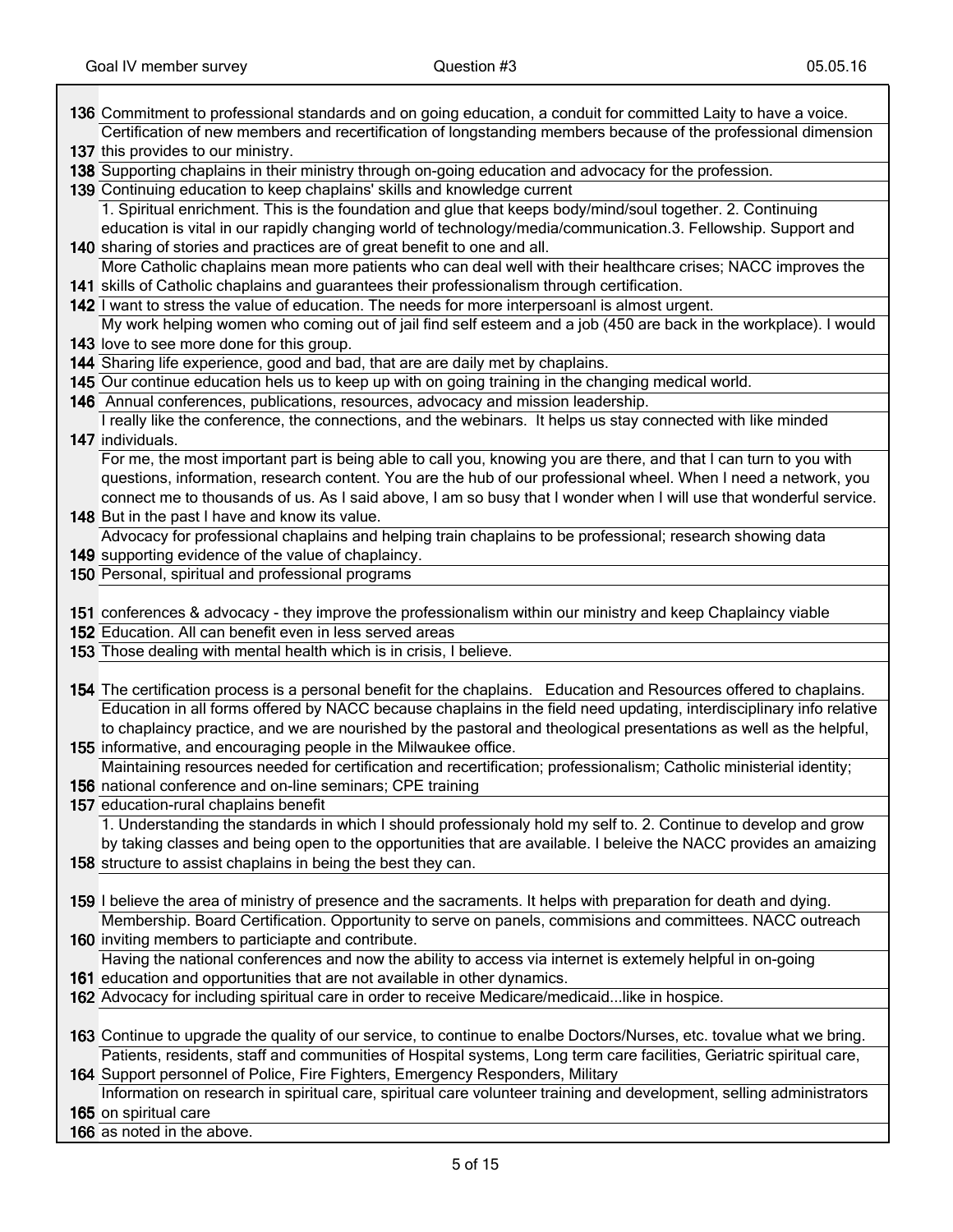|       | 167 I believe the articles in the Vision have been inspiring to me personally. I know I make a difference.           |
|-------|----------------------------------------------------------------------------------------------------------------------|
|       |                                                                                                                      |
|       | Tough question to answer off of the top of my head. Two that immediately came to mind were Standards and             |
|       | Research. I believe so strongly that we must lead in setting the bar for standards in chaplaincy. As healthcare      |
|       | morphs into its future forms, we must have chaplains who can adapt, be creative, and be leaders. Moreover, I         |
|       | 168 have always believed that research will help to lead us into new ways of being as chaplains.                     |
|       | 169 wed-in-airs as more Chaplains are able to be reached.                                                            |
|       | Having certified chaplains serve on certification teams and maintaining a presence at other conferences: Health      |
|       | 170 Care Chaplaincy, SDI, major Palliative Care organizations.                                                       |
|       | 171 Continuing both the webinar programs and the annual conferences.                                                 |
|       | 172 To assist the Church / Bishops in facilitating the Lord's / Church's healing ministry.                           |
|       | 173 Web conferences - provided they can be affordable even for students                                              |
|       | Still working towards certificationimportant for full time employment. Struggling with second graduate program in    |
|       | 174 Theology (does not have a pastoral emphasis)                                                                     |
|       |                                                                                                                      |
|       | 175 the written media like the NOW and VISION ia an easy but valuable means of education & communication.            |
|       |                                                                                                                      |
|       | 176 Continuing education and the webinars. it gives me the opportunity to increased my knowledge, gives me wisdom.   |
|       | opportunities to sit on certification panels because we affirm and potentially certify qualified applicants and have |
|       | 177 the opportunity to participate.                                                                                  |
|       | 178 Continue to lobby with insurance companies for reimbursement of chaplain services.                               |
|       | 179 Support of new Chaplains  Mentoring, financial grants for CPE  They are the future                               |
|       | 180 Being able to get to resources by email when needed.                                                             |
| 181.2 |                                                                                                                      |
|       | 182 palliative care                                                                                                  |
|       | 183 Education webinars and conventions, ready access to the National Office                                          |
|       | 184 Advocacy and education                                                                                           |
|       | 185 Too new as a member to assess. Appreciate the help received during the process of board certification.           |
|       | 186 Regional day workshops, webinars that NACC provides.                                                             |
|       | 187 Regional day workshops and the webinars offered                                                                  |
|       | 188 Education                                                                                                        |
|       | Weekly newsletter and monthly calls keep us united and create a sense of community; annual gathering is              |
|       | inspirational and allows us to connect in a real and positive way; advocacy may be the greatest opportunity as we    |
|       | 189 continue to navigate the tepid waters of healthcare today.                                                       |
|       | 190 Mission Integration due to ongoing changes in healthcare                                                         |
|       | Education for population concerning end of life care/palliative care/ ethical religious directives. People are       |
|       | uninformed and massive education needs to happen to keep healthcare costs at EOL from bankrupting our                |
|       | 191 country.                                                                                                         |
|       | The areas of palliative, comfort, hospice care are important areas as our population lives longer yet continues to   |
|       | 192 deal with illness, disability, disease.                                                                          |
|       | 193 Not sure                                                                                                         |
|       | 194 The seminars and evaluations                                                                                     |
|       | 195 networking, sharing resources, and professional mentoring                                                        |
|       | At this time I really can't think what services and programs do the greatest good. Altho I haven't been to any       |
|       | 196 national meetings lately, I think these opportunities are really important.                                      |
|       | 197 The webinars and continuing education help to keep the membership current and up to date.                        |
|       | Education and Advocation. Because the world needs to hear the voice of spirituality amid the cacophony of            |
|       | 198 secularlization.                                                                                                 |
|       | 199 Bi-weekly e-mail which covers so many aspects of ministry                                                        |
|       | 200 Increased understanding and preparation for Paliative Care ministry.                                             |
|       | Although I was not involved for 15 of my nearly 25 years of belonging to NACC due to leadership responsibilities in  |
|       | my religious congregation I did stay connected enough to be recertified. Upon returning as Chaplain I have found     |
|       | the webinars, local gatherings, and occasionally the National Conference to be very helpy for both mind and spirit   |
|       | as well as essentials. We are fortunate that by having connections to CHA we can engage in other opportunities       |
|       | <b>201</b> as well.                                                                                                  |
|       |                                                                                                                      |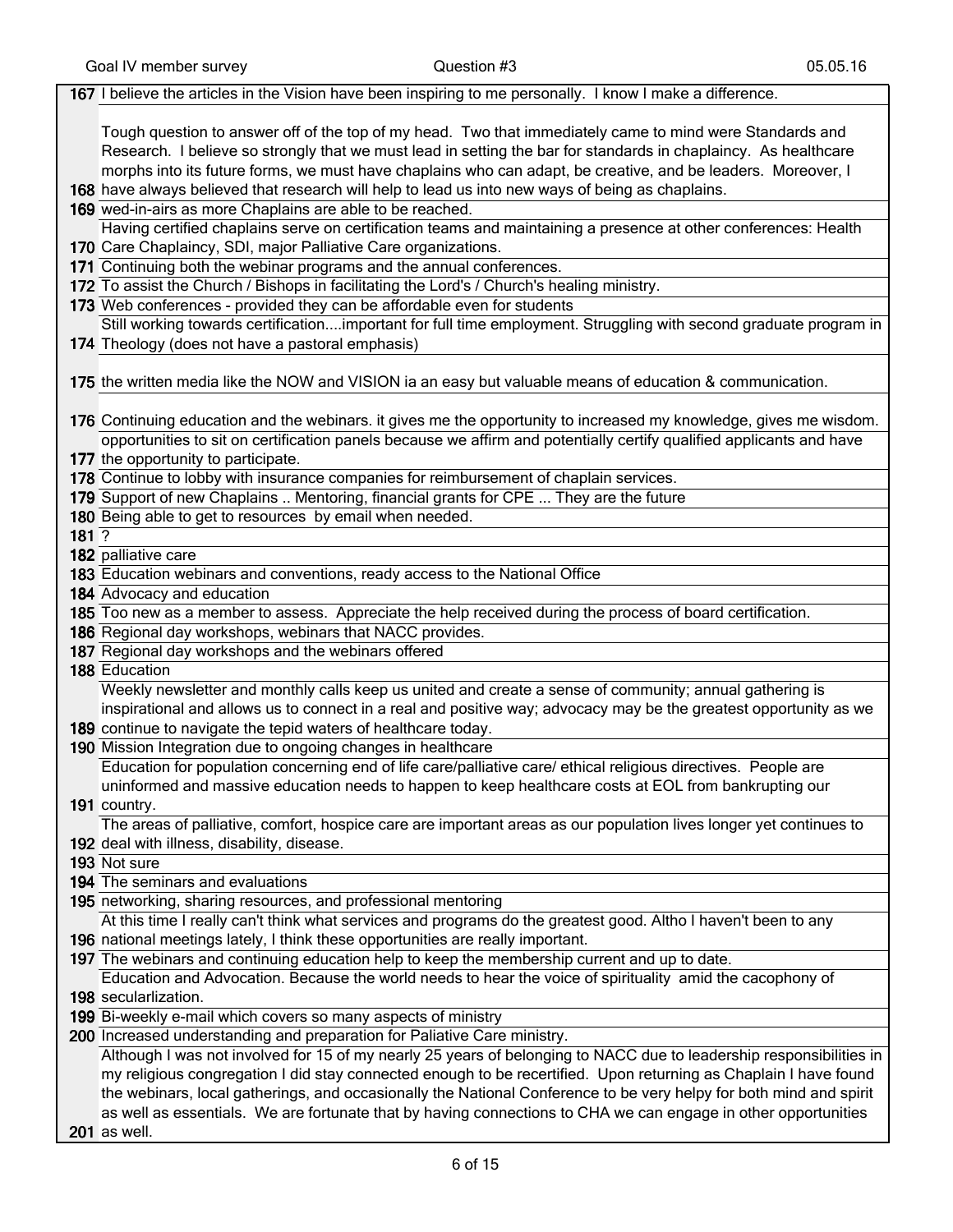|       | 202 I appreciate the conferences, webinars, and the connection to a larger community.                               |
|-------|---------------------------------------------------------------------------------------------------------------------|
|       |                                                                                                                     |
|       | 203 the seminars and the webinars because of their focus on current issues and problems in health care provision.   |
|       | 204 NaCC promote the members to do team work in many departments health facilities.                                 |
|       | 205 Education across the board for chaplains                                                                        |
|       | 206 Pastoral care and sipiritual care, no doubt.                                                                    |
|       | 207 The NACC conferences helps us to stay connected.                                                                |
|       | 208 in our increasingy violent world, more crisis response teams, workplace Chaplaincy                              |
| 209 ? |                                                                                                                     |
|       | 210 the weekly newsletter is very informative. Networking is invaluable. support for innovative programs.           |
|       | 211 The ongoing education                                                                                           |
|       | 212 So nice my retirement I have not kept up that much with this.                                                   |
|       | 213 Conferences                                                                                                     |
|       | 214 I believe all areas.                                                                                            |
|       | 215 I have not availed myself of any                                                                                |
|       | I believe rigorous training chaplains, processes for certification, equipment, availing places and speakers for     |
|       | 216 annual conferences can take a bit of money needed.                                                              |
|       | conferences, webinar, workship seminar are very powerful. Through the National office news letters gives me         |
|       | 217 support and encouragment                                                                                        |
|       | 218 The national meetings and the educational programs that are offered are the best gift of the organization.      |
|       | 219 How well do we dialogue about AIDS/HIV, patients on the locked down units of hospital?                          |
|       | 220 ce especially online                                                                                            |
|       | 221 Spirituality programs                                                                                           |
|       |                                                                                                                     |
|       | 222 Pastoral counseling to meet the patient where they are at in order to promote healing of mind, body and spirit. |
|       | I am a great believer in the certification process in our assuring that we get people who will serve the patient's  |
|       | 223 spiritual needs, first and foremost                                                                             |
|       | 224 not applicable                                                                                                  |
|       | Being companions with physicians, nurses, social workers and auxiliary staff in the care of patients and their      |
|       | 225 families provides the essence of understanding in compassionate care.                                           |
|       | Webinars for continuous updating, Certification and renewal of certification are processes that support good        |
|       | preparation and required updating in the field. I also like Visionnewsletter and NACCNow. They help me feel         |
|       | 226 connected.                                                                                                      |
|       | 227 I do not know at this time. I will need more time to process this concern.                                      |
|       | 228 Professional updating and recognition of its importance.                                                        |
|       | Community and rehab. Reaching out where our extended parish family is recognizing the shortage of care and          |
|       | 229 filling in that pastoral wholes that exist outside the church backyard.                                         |
|       | credentialing is very important - it helps other staff and administration have professionalism in the area of       |
|       |                                                                                                                     |
|       | 230 Spipritual Care                                                                                                 |
|       |                                                                                                                     |
|       | 231 Well, the webinars and the annual conference keep me updated in the chaplaincy ministry as well as in theology. |
|       | On-going education and resources for self-care for those in ministry. We must take care of ourselves in order to    |
|       | 232 serve others.                                                                                                   |
|       | Collaboration with the other professional organizations! In addition - I appreciate all the educational and         |
|       | 233 networking opportunities.                                                                                       |
|       | We need networking to remember that we are not alone. God is always with us, but a human voice surely places        |
|       | balm where needed. I love the phone conferences with our particular interests/focus, even though I do not always    |
|       | 234 have the opportunity to dial in.                                                                                |
|       | 235 The ability to connect to educational opportunities and job opportunities.                                      |
|       | 236 Accrediting members because accreditation raises the bar                                                        |
|       | 237 Accrediting members because accreditation raises the bar                                                        |
|       | 238 Accrediting members because accreditation raises the bar                                                        |
|       | 239 Certification - most important for professional development.                                                    |
|       | 240 Promotion of evidence-based care; opportunities for networking amongst chaplains;                               |
|       | 241 conveersations among other professionsal                                                                        |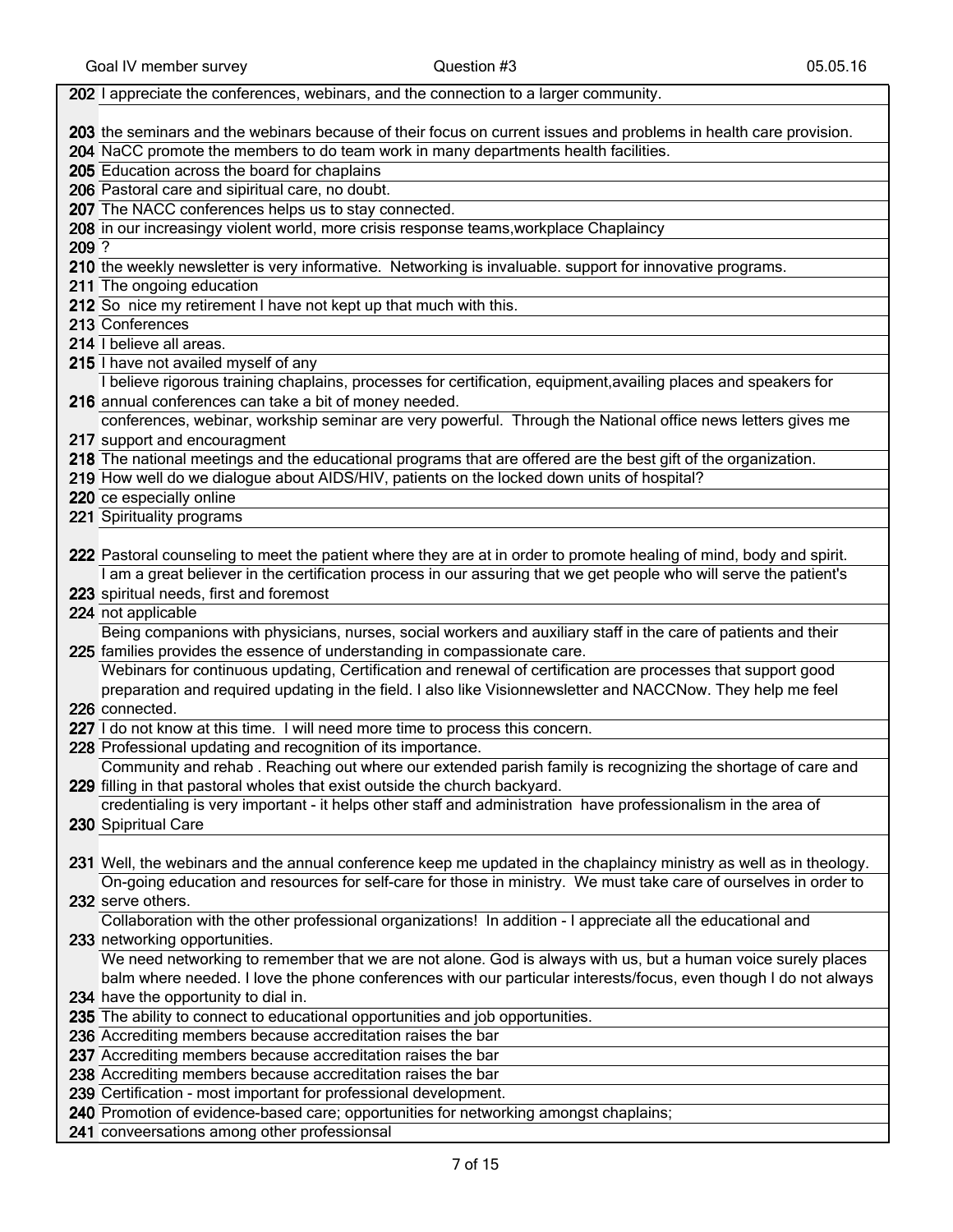| Hospital minisrty. The population is changing with the baby boomers who need more medical care. Times have                                                    |
|---------------------------------------------------------------------------------------------------------------------------------------------------------------|
| 242 changed today for more supportive ministry then ever.                                                                                                     |
| I find that the continuation of guaranteeing that persons who become certified are well qualified via the certification                                       |
| process is extremely important, and secondly the continuation of on-going educational programs in the form of                                                 |
| 243 seminars.                                                                                                                                                 |
| 244 News and programs offered by the NACC helps to keep in touch and updates us with what's happening!                                                        |
| 245 Greatest good? Not sure, depending on a person's ability & interest.                                                                                      |
| 246 Learning and updating on giving sensitive spiritual care.                                                                                                 |
| Creating standards for all health care and other providers to follow with regard to servicing their clients in a whole,                                       |
| 247 spiritually satisfying way                                                                                                                                |
| 248 Certification standards and processes                                                                                                                     |
|                                                                                                                                                               |
| 249 The area of education is always beneficial at this time especially in the area of ethics in Catholic health care.                                         |
| 250 I'm not sure.                                                                                                                                             |
| 251 Support chaplaincy within the church and to the public/& those who hire chaplains.                                                                        |
| 252 I do not believe NACC offers stron outreach programs.                                                                                                     |
|                                                                                                                                                               |
| 253 National Certification; now required by hospitals under Joint Commission. Sources for professional development.                                           |
| 254 Certification. Webinars.                                                                                                                                  |
| 255 Educating multi-disciplines, and the community, about the education, training, and role of the chaplain.                                                  |
| Regional gatherings for education and support. Most of us don't earn enough to be able to afford to attend the                                                |
| 256 annual convention.                                                                                                                                        |
| 257 Emails that provide daily inspiration or professional information/insights                                                                                |
| 258 educational materials, seminars and re-certification process                                                                                              |
| 259 just joined.                                                                                                                                              |
| Contiuing education is very valuabel and required, however, these educational offerings should be free of charge                                              |
|                                                                                                                                                               |
|                                                                                                                                                               |
| 260 to the board certififed chaplain.                                                                                                                         |
| 261 Supporting us through opportunities to learn from each other.                                                                                             |
| 262 Continue to develop Webinars (sp.?) I still prefer paper to tech.                                                                                         |
| Among others the Sacramental service offers patients, relations and staff the opportunity to be connected with                                                |
| 263 their God.                                                                                                                                                |
|                                                                                                                                                               |
| Certification is one in addition to my answers to Q 1. I have been at too many bedsides where the patient's well-                                             |
| meaning pastor has arrived and on occasion, been very inappropriate. Being present at bedside, especially when                                                |
| 264 someone is dying, is so very specialized. I don't believe the general public realizes this.                                                               |
| 265 Chaplains are an integral part of the interdisciplinary team and focus on this aspect is essential.                                                       |
| Interdisciplinary dialogue promoting spiritual care in teh clinical setting seems key--standing witness to the                                                |
| opportunities that clinical research offers to the discipline of spiritual care AND acknowledging the limits to                                               |
| measuring "spiritual outcomes" in an environment when many other organizations are appropriating scientific                                                   |
| study into a realm that cannot fully be measured. We need to justify our existence and show the benefits of                                                   |
| spiritual care in clinical settings, and we also need to maintain the integrity of our discipline as unique and distinct                                      |
| 266 from one that can be fully observed, measured and quantified.                                                                                             |
| The NACC Convention; the NACC Now, and the regional programs which David Lichter and others offerbecause                                                      |
| 267 they most directly impact the specifics of the ministry we offer.                                                                                         |
| Anything we can offer in terms of educating future chaplains regarding integration of theology, sacraments. liturgy,                                          |
| prayer, personhood, and ethics will be invaluable, and is needed to balance out the continued over-focus on                                                   |
| measures, objectives and outcomes that produce intellectual assessors of people rather than spiritual caregivers                                              |
| 268 and leaders able to guide institutions and settings.                                                                                                      |
| 269 Educating is a good thing however I find the programs expensive.                                                                                          |
| 270 Those that engage members in talking with one another about their experiences, and challenges                                                             |
| 271 job postingsthey link opportunity with appropriate skill sets, provide life for people called to this ministry                                            |
| 272 Communication                                                                                                                                             |
| 273 annual conferences and webinars<br>Perhaps board certification is primary. It creates an opportunity for chaplains to be considered truly professional in |
|                                                                                                                                                               |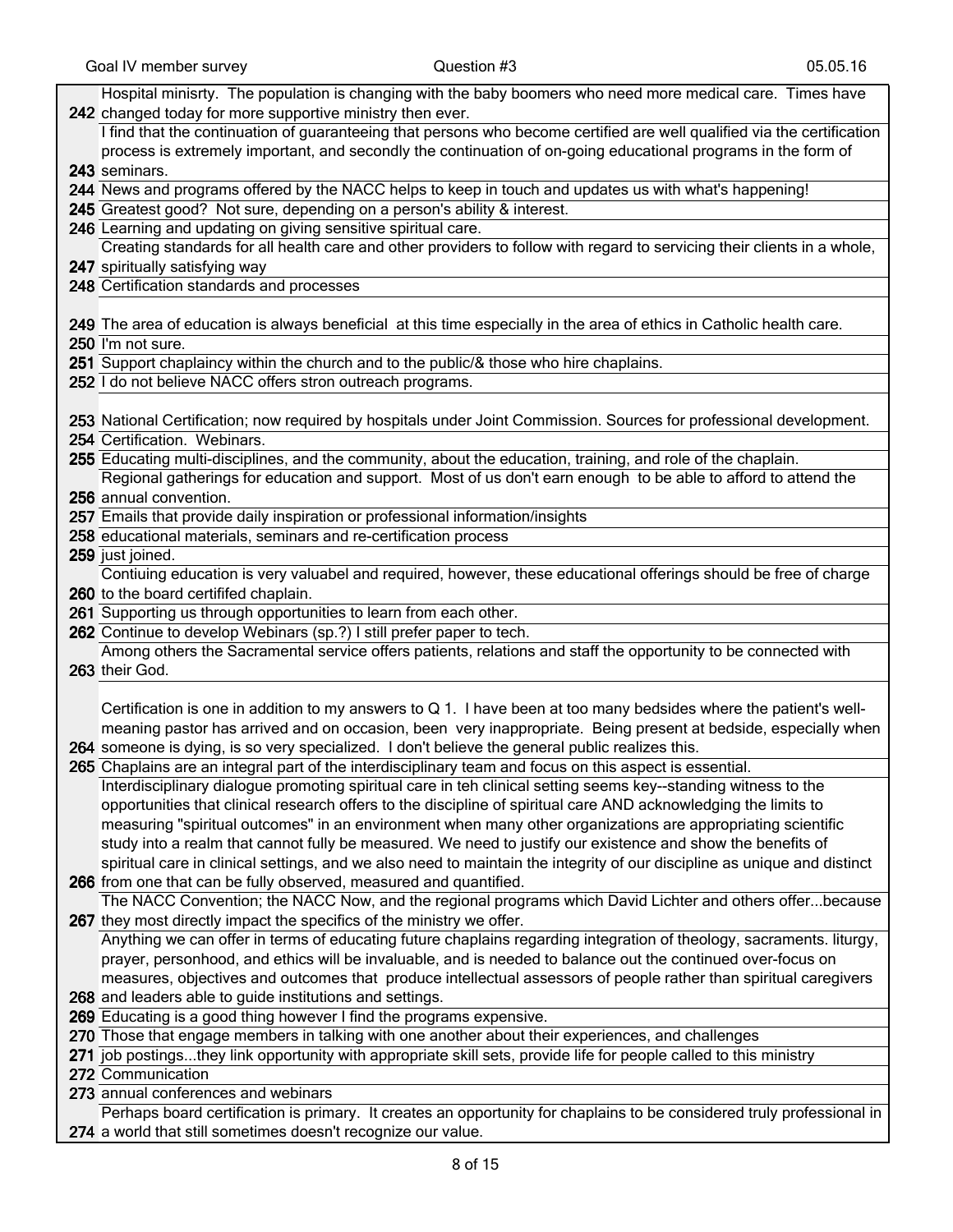|       | I'm not in a position to answer. Personally I find the greatest help in the certification process and in continuing       |
|-------|---------------------------------------------------------------------------------------------------------------------------|
|       | 275 education.                                                                                                            |
|       |                                                                                                                           |
|       | 276 Long distance learning & CPE training. The current model of CPE is antiquated & cannot survive long term.             |
|       | 277 Chaplain certification and advanced specialty certifications                                                          |
|       | I think we need to do more outreach to parishes, bishops, other areas, also more ecumenical and interfaith                |
|       |                                                                                                                           |
|       | 278 initiatives. We should not just focus on our place within the RC church                                               |
|       | I believe the grace of God bears fruit in the heart that is open wherever that happens to be. However, having done        |
|       | my internship in the hospital, I believe that patients and their families in their vulnerable situation have the greatest |
|       | need and reception of this grace as they struggle and come to terms with end of life issues. Hence being with them        |
|       | in this space, is a sacred opportunity and priviledge, not so much to say or to do but to be a companion on the           |
|       | 279 journey.                                                                                                              |
|       | 280 Education, Connectedness with others in our vital Profession, Continued Spiritual Growth and Renewal                  |
|       | 281 Certification and ongoing education                                                                                   |
|       | Dissemination of information the its membership. It keeps me up to date and helps me to not feel alone in the             |
|       | 282 ministry.                                                                                                             |
|       | 283 May be by advertising the different jobs available in different hospitals in different state                          |
|       | 284 Schlorships for educational opportunities for members.                                                                |
|       | 285 Equipping and encouraging those engaged in chaplaincy.                                                                |
|       | 286 education to keep us current                                                                                          |
|       | 287 Maintaining the level of professionalism in the area of spiritual care.                                               |
| 288 ? |                                                                                                                           |
|       | 289 NACC Conference                                                                                                       |
|       | 290 Getting the attention of the Bishops who dismiss the value of any training( or ignore it) for hospital ministry.      |
|       | Annual Conference, networking calls and certification process as well as promoting chaplaincy at local colleges           |
|       | 291 and actually even better at area high schools. College may be even to late.                                           |
|       | I believe the webinars are excellent means of providing education across the organization without travel expenses.        |
|       | Local workshops and gatherings also provide opportunity to get to know other chaplains in the area and interact           |
|       | 292 with them.                                                                                                            |
|       | 293 Education continuing for hospital visitations. That is a time when the sick feel the need for a chaplain, etc.        |
|       | 294 Conference calls among those involved in comparable ministries. Conferences over the Internet.                        |
|       | 295 On-line inservice/ updating programs/ area wide workshop days with NACC presenters                                    |
|       | 296 Videoconferences of later years served me and my entire health system well                                            |
|       | Monthly networking calls provide an opportunity for continuous improvement and encouragement. This enables                |
|       | 297 me to continue to provide my best care for my patients/families                                                       |
|       | 298 Local presentations with the opportunity to network. Found this most helpful.                                         |
|       | Cutting edge areas where chaplains can grow their presence on the interdisciplinary care team is needed. We               |
|       | need more training on this. Integrating our learnings with CHA, local Catholic higher ed entities, etc. would             |
|       | 299 strengthen us and our role moving forward.                                                                            |
|       | Providing professional chaplains to serve God's people is the greatest service offered by NACC. Chaplains are             |
|       | 300 available to assist people at the most difficult times of their life.                                                 |
|       | education and networking. We tend to find ourselves in silos/areas of concentration. education and networking and         |
|       | 301 education broaden our horizons                                                                                        |
|       | 302 Supporting palliative care chaplaincy                                                                                 |
|       | I believe whatever can be done via webinars etc. provides the greatest opportunity since many of us are not able          |
|       | 303 to travel (due to funding and responsibilities). Easier to access webinars.                                           |
|       |                                                                                                                           |
|       | I'd say the national conferences and other educational programs offer the greatest good. Next in line would be            |
|       | 304 chaplain certification. An important area that needs development is promoting the profession of chaplaincy.           |
|       | 305 Board certified chaplains. We are seen as professionals along with other disciplines.                                 |
|       |                                                                                                                           |
|       | 306 national conference, webinars, support phone groups, can consult on pertinent questions, certification work           |
|       | 307 Small gatherings of chaplains near where they minister make a difference.                                             |
|       | 308 Unsure                                                                                                                |
|       | 309 Webinars and on line resources along with availability of the NACC staff to assist with our needs.                    |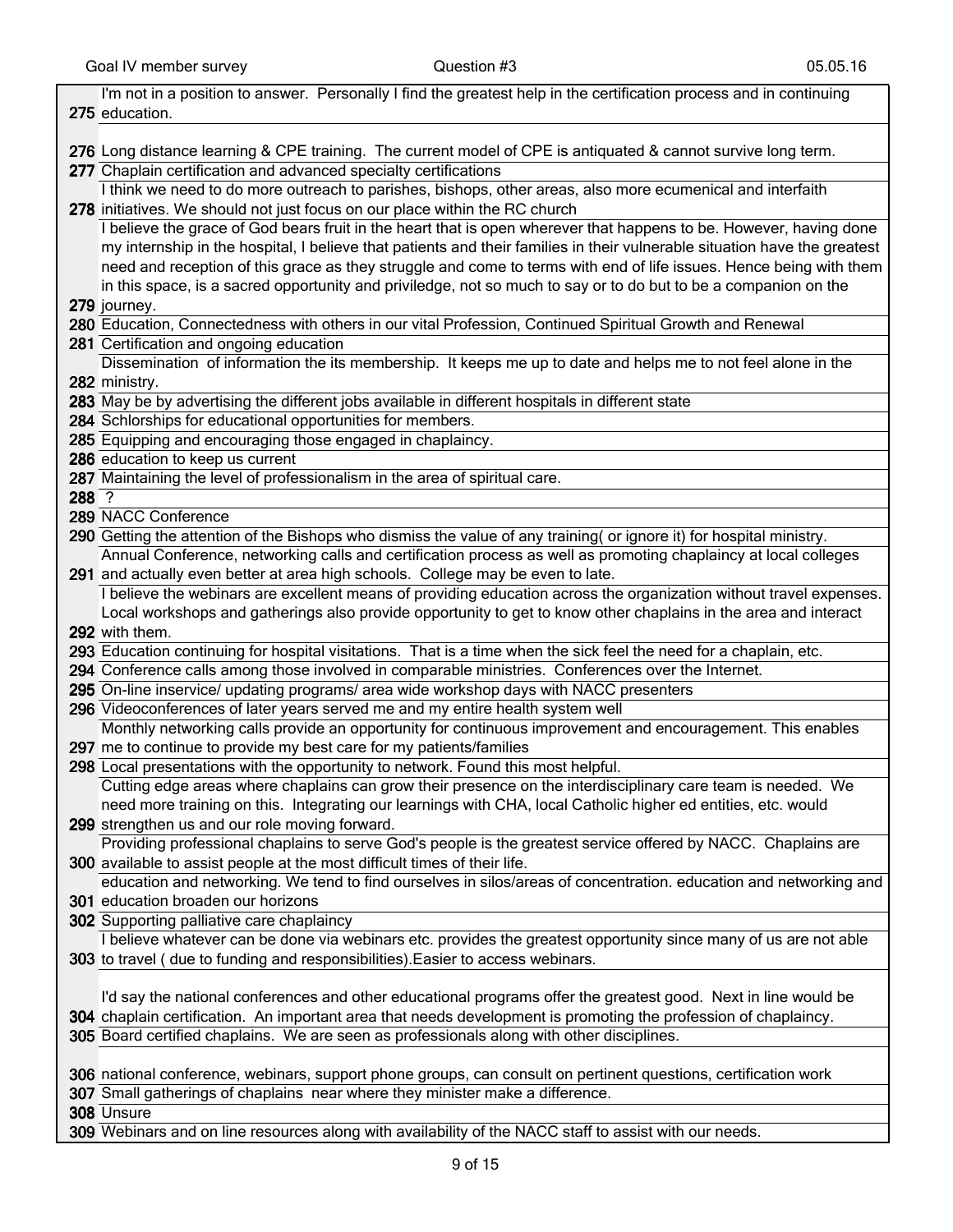$\mathbf l$ 

|               | the national convention as it brings best practices before all members, the newsletter which keeps us abreast of                                                                                                                 |
|---------------|----------------------------------------------------------------------------------------------------------------------------------------------------------------------------------------------------------------------------------|
|               | 310 all that is viable and new in health care and certification which gives professional status to its members                                                                                                                   |
|               | 311 Solidarity and membership campaigne. Growth is the strength of the future.                                                                                                                                                   |
|               | Promoting the role of the chaplain as a professional - through in-service opportunities, continuing education,                                                                                                                   |
|               | 312 networking                                                                                                                                                                                                                   |
|               | On-going learning and growth in personal and professional qualities of value: print, visual and spoken venues as                                                                                                                 |
|               | 313 well as peer support.                                                                                                                                                                                                        |
|               | 314 Continuing education for chaplains. Certification to attempt to ensure professionalism and competency                                                                                                                        |
|               | 315 education and networking: keep us up to date and connected to each-other (and to the others)                                                                                                                                 |
|               | 316 video workshops                                                                                                                                                                                                              |
|               | Webinars, professional networking, research and certification. As the face of health care changes we can only                                                                                                                    |
|               | stay relevant through education, networking, research and maintaining our standards through certification. By                                                                                                                    |
|               | 317 havong a collective Catholic voice we can bring healing, hope and wellness to all                                                                                                                                            |
|               | 318 online educational opportunities                                                                                                                                                                                             |
|               | Credentially chaplain's is providing people with trained professionals. NACC's ongoing education programs are                                                                                                                    |
|               | 319 excellent.                                                                                                                                                                                                                   |
|               | 320 I believe the webinars for on-going formation are valuable, but not readily accessible for many chaplains.                                                                                                                   |
|               | I feel that by offering session on the computer from time to time is a big help to me, as I am not able to get away for                                                                                                          |
|               | 321 many conferance that take place at different times.                                                                                                                                                                          |
|               | 322 Certification, absolutely                                                                                                                                                                                                    |
|               | 1. certification/re-cert (chaplaincy is always at risk for "anyone can do this" --we must be held accountable as a                                                                                                               |
|               | profession and as individuals within that profession); 2. advocacy RE our role in the bigger picture of Church and                                                                                                               |
|               | 323 our essneital place within HealthCare (or other ministerial setting) (see Q1 above)                                                                                                                                          |
|               | Short of being involved directly in CPE programs, NACC's Standards and certification functions are its greatest                                                                                                                  |
|               | 324 strength.                                                                                                                                                                                                                    |
|               | 325 Making available programs, conferences, webinars for continuing education.                                                                                                                                                   |
|               | Programs that deal with the whole person and help a person deal with the illness spiritually. Support system for                                                                                                                 |
|               | 326 Chaplains.                                                                                                                                                                                                                   |
|               |                                                                                                                                                                                                                                  |
|               |                                                                                                                                                                                                                                  |
|               | 327 Continue helping the medical world and government see the importance of full care which includes spiritual                                                                                                                   |
|               | To have the ability to mest on mors locak levels more times in smaller grioupings to share our concetn and neds to                                                                                                               |
|               | 328 be better chsplains.                                                                                                                                                                                                         |
|               | 329 As I said I don't think much of our organization.                                                                                                                                                                            |
|               | Ongoing efforts to provide hospital administrators and staff with awareness and education about the value spiritual                                                                                                              |
|               | 330 care adds to patient care.                                                                                                                                                                                                   |
|               | Protection of our role, expansion of what we offer as Chaplains, for instance Integrative Therapy, Palliative                                                                                                                    |
|               | 331 Specialties, Conferences. Survival of the Chaplain is the reason.                                                                                                                                                            |
|               | 332 To continue to mentor and certify qualified candidates.                                                                                                                                                                      |
|               | 333 Engagement with ethical issues is essential, and NACC facilitates effective engagement                                                                                                                                       |
|               | Certification, education, and communication. These are all combined to assist the NACC Chaplain to keep up-to-                                                                                                                   |
|               | 334 date with practice and information.                                                                                                                                                                                          |
|               | Webinars are helpful as well as the opportunity for the yearly conferences. Hopefully others can contribute to                                                                                                                   |
|               | 335 provide financial assistance for these conferences.                                                                                                                                                                          |
|               |                                                                                                                                                                                                                                  |
|               | 336 Healthcare ministry, outreach to the poor and homelessand connecting members throughout the country<br>I am not sure, the association is doing a fabulaous job in the education field. Hopefully, next year I can attend the |
|               | 337 Annual Conference.                                                                                                                                                                                                           |
|               | 338 caregiveing and palliative care                                                                                                                                                                                              |
|               | 339 Advocacy, evangelization                                                                                                                                                                                                     |
| <b>340 NA</b> |                                                                                                                                                                                                                                  |
|               | 341 Opportunities for us to connect with each other. We offer unique support to one another.                                                                                                                                     |
|               | Professional certification opens Church-recognized ministry to women; conference offers networking and                                                                                                                           |
|               | education opportunities. I wish that we had an active state organization to allow for local supportive groups of                                                                                                                 |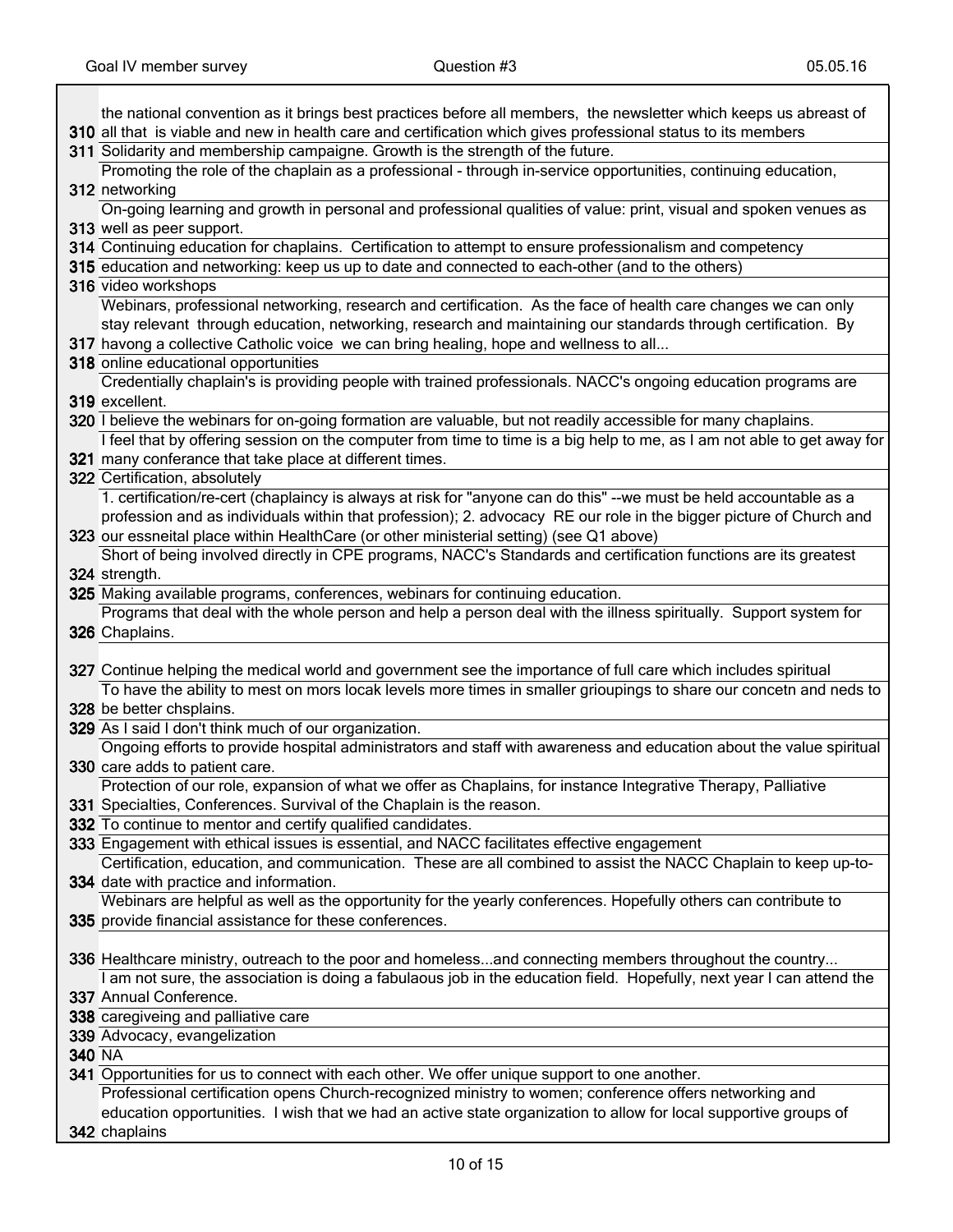| 343 Webinars on timely topics                                                                                           |
|-------------------------------------------------------------------------------------------------------------------------|
| I think the annual conferences provide the greatest opportunity to do the greatest good. The keynote speakers           |
| that we are able to experience and the wide variety of individual workshops allow us great diversity. Combined          |
| with the opportunities to network and gather with chaplains from around the country, these annual gatherings are a      |
| 344 true blessing.                                                                                                      |
|                                                                                                                         |
| 345 by enhancing the CPE programs with the issues and goals of NACC Mission. Will be growing membership                 |
| 346 Website and webinars                                                                                                |
|                                                                                                                         |
| Better Certification Programs and Opportunities, better integration with Diocese and Parishes. Moving to Palliative     |
| 347 Care with the Medical Staff. Trying to better understand PTSD, addiction and emotional issues in Pastoral Care.     |
| 348 Certification, as having a reliable "product" is the hallmark of any organization.                                  |
| 349 Board Certification and on-going education keep the skills we need very high in standards.                          |
| Certification, supporting the profession. Continuing education, as with other healthcare professions. Mutual            |
| 350 chaplain support.                                                                                                   |
| Standards and certification - to maintain nationally-recognized and accepted level of expertise, for hiring and for     |
| 351 renewal of certification                                                                                            |
| I enjoy the calls that focus on specific pastoral care groups. As a prison chaplain, it is so helpful to hear how other |
| 352 prison chaplains are doing. Hearing their stories, helps me on my journey.                                          |
| 353 webinars; certification/re-certification                                                                            |
| the greatest good yo be accomplished by NACC is to enable the healing of all human beings, for the common               |
| 354 good.                                                                                                               |
| 355 Qualified spiritual caregivers to benefit persons in need                                                           |
| The local, national and virtual learning opportuities are powerful tools. The standards of certification and renewal    |
| 356 of certification ard basic and essential.                                                                           |
| 357 N/A                                                                                                                 |
| Holding high standards for the profession of Chaplaincy. Using the best and brightest chaplains to do the               |
| 358 certification interviews to uphold that standards.                                                                  |
| 359 Programs dealing with changes in chaplaincy, the need for measurement of services, ethical issues                   |
|                                                                                                                         |
| 360 I very much appreciated being able to view the speakers on the computer from last year's national conference.       |
| Encouraging current Chaplains. Promoting Chaplaincy in general. Putting some real policies in place to promote          |
| 361 diversity in race and age within the NACC community.                                                                |
| 362 Emphasis now on Pallative Care                                                                                      |
| 363 Maybe reaching out more to the Community/local churches                                                             |
| Developing chaplain's professionalism empowers chaplains to provide excellent support services for patients of all      |
| 364 kinds                                                                                                               |
| 365 I do not have comments to offer on this topic.                                                                      |
| 366 Advocacy and research                                                                                               |
| Those that impact direct services to the "poor and vulnerable" (broadly defined as each person who encounters           |
| 367 challenges which include physical, emotional and/or spiritual suffering) at every state of life.                    |
| 368 Our varied and significant ministry                                                                                 |
| 369 Research, ethics and educational updates                                                                            |
| 370 webinars to further education, best practice, and improving skill sets                                              |
| 371 certification and local trainings                                                                                   |
|                                                                                                                         |
| 372 By providing benchmark standards for chaplains the NACC is able to raise the bar for pastoral care by the church.   |
| 373 Webinars. With limited funding available for conferences, these allow for quality in-service updates.               |
| Grief support during/after illness or the dying process not only for patients but for family and friends as well. Many  |
| 374 are touched by this ministry of chaplains who come to know the patients and their loved ones.                       |
| NACC Now, Vision, continuing education and re-certification for the experienced chaplains, education and                |
| 375 certification for new chaplains, national conferences                                                               |
| 376 The annual conferences are most important in offering various programs to provide ongoing learning                  |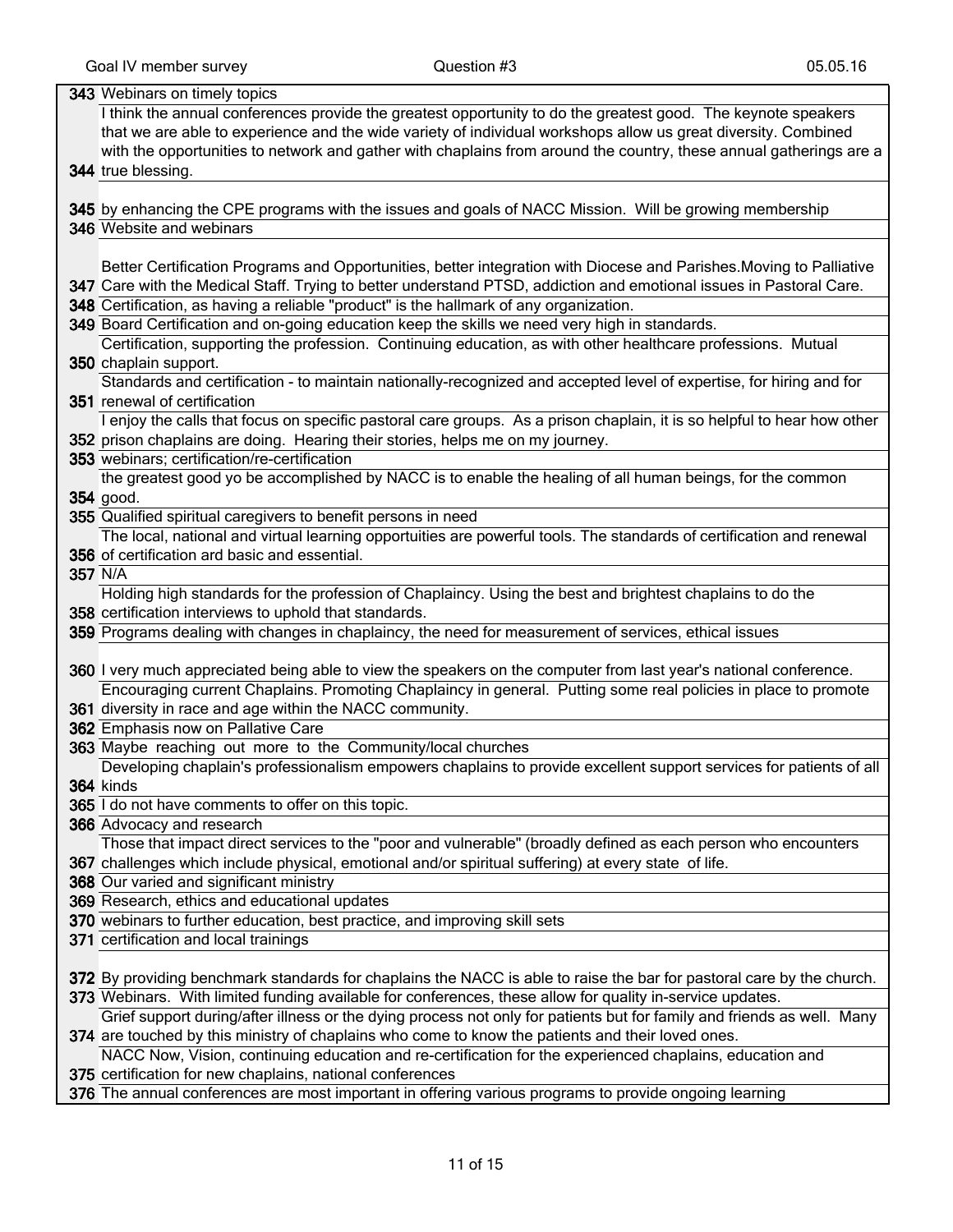ן

| Ongoing education given how busy we are with work. I think 50 CEU's per year is excessive. I believe NACC                                                              |
|------------------------------------------------------------------------------------------------------------------------------------------------------------------------|
| needs to be out in clinical settings creating forums to help medical staff understand and utilize the chaplain beyond                                                  |
| 377 prayer and sacrament. Thats's how we are perceived and it's a very small percentage of our work.                                                                   |
| 378 The certification process but also the conventions and webinars.                                                                                                   |
| 379 Maintain Catholic identity institutions, conferences and general public. A Catholic resource.                                                                      |
| 380 Keeping up with the educational hours is extremely difficult. Conferences help fullfill this requirement.                                                          |
| the quality of on-going education for the member chaplains is excellent. Advocacy for professionally trained                                                           |
| 381 healthcare chaplains is needed, especially with shriking budgets.                                                                                                  |
|                                                                                                                                                                        |
| 382 NACC conference and certification are greatest prgograms offered, Affirms professionalism of organization                                                          |
| Conferences expose chaplains to a variety of information, perspectives and connections that help us to grow                                                            |
| personally and professionally. Webinars and website resources offer not only professional support but give us                                                          |
| 383 tools to demonstrate our value to the health care world.                                                                                                           |
| Funding workshops in our respective states as well as the annual conferences so that we can continue to benefit                                                        |
| 384 from excellent speakers                                                                                                                                            |
| I welcome the fellowship we share, the confidence that there is someone to refer a question. I am convinced that                                                       |
| 385 the NACC is on the cutting edge of evolving healing content, know how and experiences.                                                                             |
| 386 Encouraging local participation by members in education, outreach to community                                                                                     |
| Certification and promoting Chaplaincy as a profession with high standards elevates us in the eyes of the medical                                                      |
| 387 community in which we serve.                                                                                                                                       |
| 388 No Comment.                                                                                                                                                        |
| 389 collaborating and advocating with the bishops and with like-minded ministerial groups                                                                              |
| Continued training is essential to continued growth so ongoing educational offerings are important for all of us.                                                      |
| The rigorous interview and evaluation process for new chaplains, identifying the people who are most prepared to                                                       |
| 390 serve, is the NACC mission that has the greatest opportunity for good.                                                                                             |
| The special interest conference calls which provide learning opportunties as well a the building of networking                                                         |
| 391 communities.                                                                                                                                                       |
| The sharing of "hands-on" ministry, showing ministry applied in different situations, which allow others to look for                                                   |
| ways to expand their own ministry. Promoting the research done that influences the health and well being of                                                            |
| 392 patients, staff and others.                                                                                                                                        |
| I appreciate the learning of ethics and spiritual care. We are isolated and wouldn't get the opportunity for learning<br>393 if there were events such as NACC offers. |
| 394 certification                                                                                                                                                      |
| 395 Education and certification assure those we work with about our competence                                                                                         |
| 396 mostly chaplaincy in hospitals, hospice because there are not enough clergy available                                                                              |
| Both certification and conferences. it would have been easier to have died, entered through the gates of heaven                                                        |
| and have had God evaluate my life than to sit before 3 certification committee board members and undergo                                                               |
| scrutiny on all aspects of my life. However, I cannot possibly describe the value of that experience. Learning I had                                                   |
| passed on my first attempt, created a more intense, greater Adrenaline rush than when i skydived. I continue my                                                        |
| inner work -- through journaling, spiritual direction, counseling, prayer and NACC conferences on an ongoing                                                           |
| basis. Thank you, NACC! Now that I am board certified, I utilize as many NACC resources, including conferences,                                                        |
| 397 as possible.                                                                                                                                                       |
| 398 Its educational programs                                                                                                                                           |
| 399 continuing education                                                                                                                                               |
| 400 Ethical issues; end of life care                                                                                                                                   |
| 401 teleconference calls to specific ministries                                                                                                                        |
| Smaller conferences held in various areas throughout the country help many participate without having large travel                                                     |
| 402 and hotel expenses. I greatly appreciate those hekd in the Ohio/Michigan areas.                                                                                    |
| programs to develop excellent chaplains, educational programs on diversity (religious traditions and spiritual                                                         |
| 403 practices)                                                                                                                                                         |
| 404 Do not really participate.                                                                                                                                         |
| 405 spiritual care beyond "the four walls"                                                                                                                             |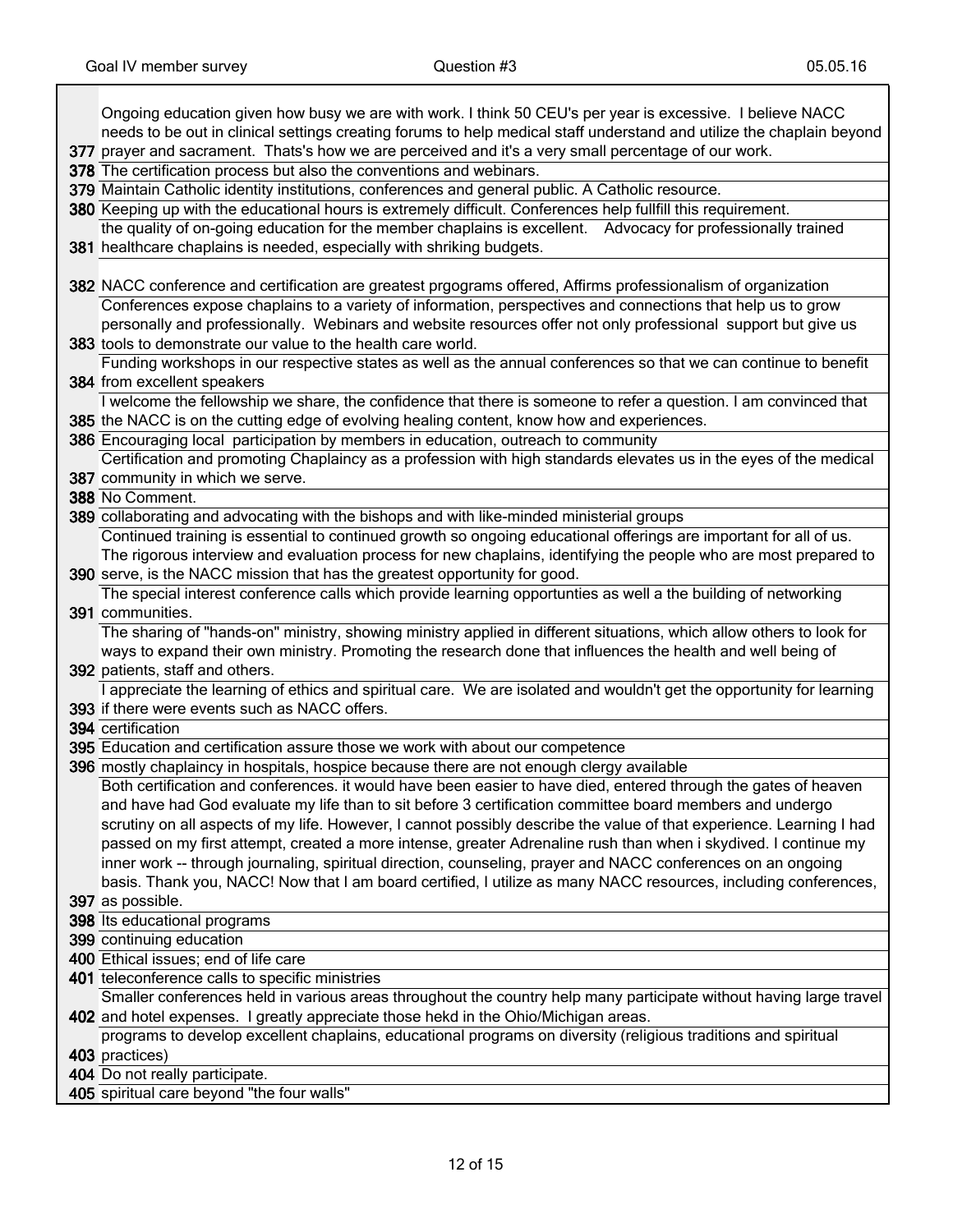| Webinar and online programing provide easily accessible continuing ed. Conferences and workshops provide                                                                                 |
|------------------------------------------------------------------------------------------------------------------------------------------------------------------------------------------|
|                                                                                                                                                                                          |
| opportunities, not only for continuing ed, but also for networking with others involved in spiritual care.Certification                                                                  |
| committees not only sharpen our own skills, but provide us the opportunity to evaluate, monitor and offer support                                                                        |
| 406 to those who are new to chaplaincy.wn skill                                                                                                                                          |
| 407 webs becayuse of cost and avaiability thank you for all theefforts.                                                                                                                  |
|                                                                                                                                                                                          |
| Certification and on-going education through various means and networking opportunities all offer opportunity for                                                                        |
| 408 greatest good b/c they all help enhance/challenge the spiritual life of the individual chaplain who ministers.                                                                       |
| 409 Networking. Opportunity for Catholic to join chaplaincy and spiritual care serviced                                                                                                  |
|                                                                                                                                                                                          |
| The education and certification by the NACC as it is the organizations way of holding its members accountable to                                                                         |
| 410 professional standards - and the professional community.                                                                                                                             |
|                                                                                                                                                                                          |
| NACC Has been and is the backbone of ministry by the programs it offer, and the challenges it offers it's members.                                                                       |
| 411 The time to put together a supportive news letter which offers many different experiences to it's members.                                                                           |
| THE ERDs, the Webinars, the Certification and Re-Certification processes, the national connections and regional                                                                          |
| educational and spiritual renewal opportunities, - all these refresh and enhnce the quaility of spiritual care our                                                                       |
|                                                                                                                                                                                          |
| chaplains provide. Such services provide support so that our chaplains are up to date and grwing in the skills and                                                                       |
| 412 services that impact patient, residents, and family satisifaction.                                                                                                                   |
| Professional and spiritual formation, on-going professional development, working with the USCCB, board                                                                                   |
| certification as Catholics, and the opportunity to belong together across the nation in something which serves                                                                           |
| 413 souls who may not ever be in a church.                                                                                                                                               |
| Continuous training and professional development in all areas of health care, especially in partnership with other                                                                       |
| 414 associations.                                                                                                                                                                        |
| Being part of a primary team on staffs because there we can voice the unique gift and qualities we have to bring to                                                                      |
| 415 the table!                                                                                                                                                                           |
| The programs are great but as a religious they are somewhat costly and my place of employment does not offer                                                                             |
|                                                                                                                                                                                          |
| 416 any help.                                                                                                                                                                            |
|                                                                                                                                                                                          |
| Research and specialized groups who can contribute to the common good while conserving money at the same                                                                                 |
| 417 time. We have to be involved in preventive care.                                                                                                                                     |
| 418 To provide health care institutions with competent, professional Chaplains.                                                                                                          |
| 419 I appreciate the writing of spiritualitythey help in the ordinary events of a busy day                                                                                               |
| 420 continuing education                                                                                                                                                                 |
| 421 Sponsor of locoal training opportunities                                                                                                                                             |
| I like best any articles written by Pastoral Care givers no their experiences. Even after all these years, I can always                                                                  |
| 422 learn from others.                                                                                                                                                                   |
|                                                                                                                                                                                          |
| The certification process helps ensure that the Catholic Chaplain meets the same standards as our non-catholic                                                                           |
| peers. Also, the advocacy work with the USCCB continues to validate this ministry, especially those lay ministers                                                                        |
| 423 called by God into this ministry.                                                                                                                                                    |
|                                                                                                                                                                                          |
| Because of my research orientation, I believe research into pastoral/spiritual care issues provide the greatest                                                                          |
| opportunity to do the greatest good. As the world is in constant flux, pastoral/spiritual care modalities need to                                                                        |
| change to meet challenges created by world conditions. Pastoral/spiritual care research can insure that the                                                                              |
| 424 comfort and care offered by chaplains and volunteers meets these changing needs.                                                                                                     |
| 425 I cannot answer this question at this time.                                                                                                                                          |
| 426 I confess, as a new member, I have not yet explored all the services and programs available                                                                                          |
| Online educational opportunities, including support for online CPE for geographically isolated chaplains who are                                                                         |
| 427 not certified.                                                                                                                                                                       |
|                                                                                                                                                                                          |
| 428 Continuous education. Maintaining professionalism                                                                                                                                    |
|                                                                                                                                                                                          |
| Being Board Certified and being ' reviewed by my peers ' once every five years. NACC does not advertise outside                                                                          |
| 429 its domain general healthcare or mental health services. Is there a way to publicize in the market place?                                                                            |
| 430 Conferences as the diversity of material presented and the number of people the conference reaches.                                                                                  |
| 431 Development skills, fund raising techniques, grant writing classes<br>The webinars, regional and national conference provide opportunities for continuing education, networking, and |

432 spiritual/personal growth.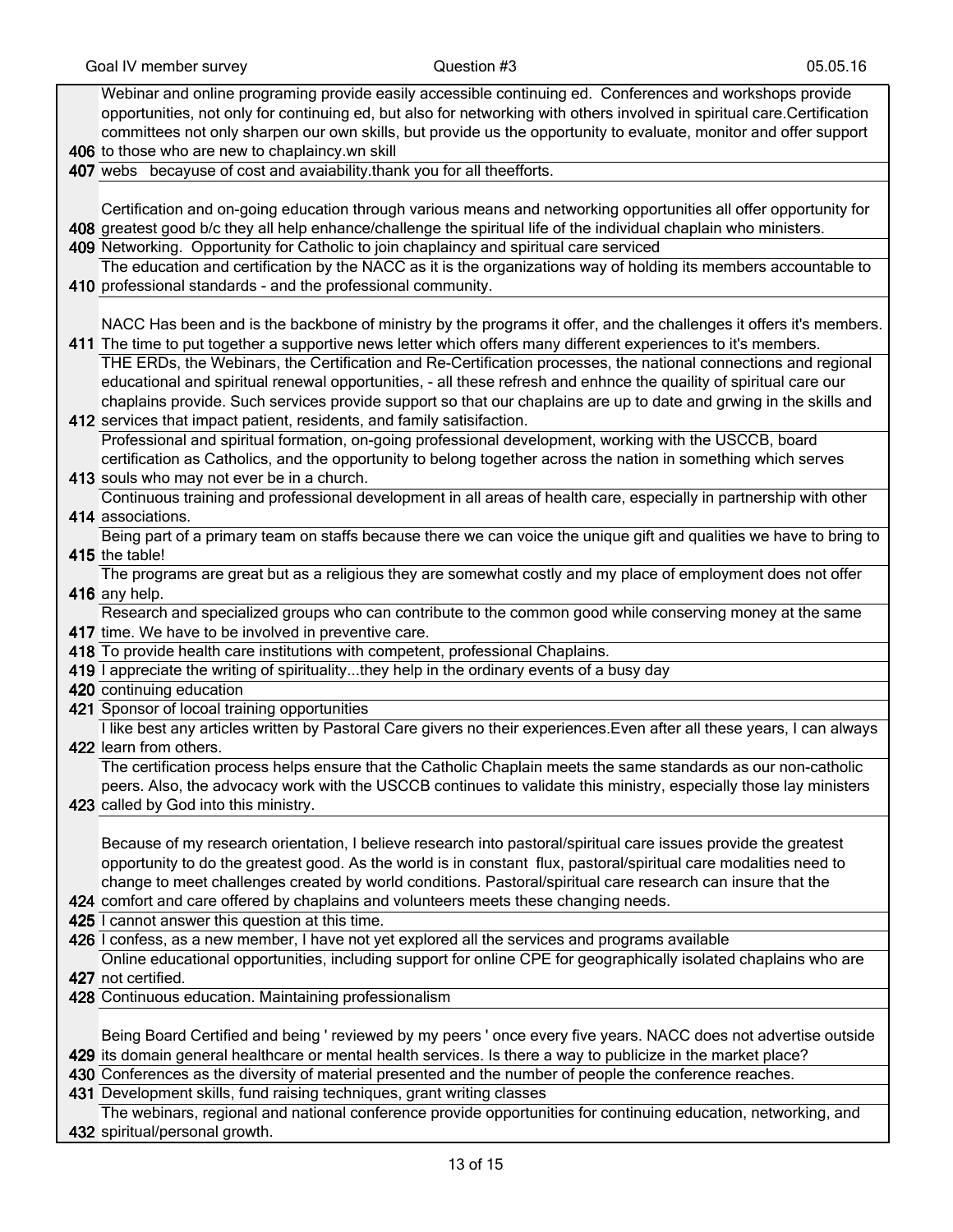| Eduction of the Clergy and delegated ministers. Unless they work directly in chaplaincy, most priests do not seem                                                                                                                                  |
|----------------------------------------------------------------------------------------------------------------------------------------------------------------------------------------------------------------------------------------------------|
| to grasp the significance (or even existence) of the NACC and nature of Pastoral Care. Few bishops take a                                                                                                                                          |
| proactive stance to organize pastoral care to the sick on the diocesan level, nor attempt to make any direct                                                                                                                                       |
| involvement. Thus, pastoral care to the sick comprises mostly of local clergy responding to the 11th-hour request                                                                                                                                  |
| 433 for so called "last rites."                                                                                                                                                                                                                    |
| To assist with someone of another religious background than your own or with someone who does not profess any                                                                                                                                      |
| 434 religion.                                                                                                                                                                                                                                      |
| The best service is educating future chaplains about the certification process. Higher standards increase                                                                                                                                          |
| 435 professionalism.                                                                                                                                                                                                                               |
| CPE, Annual NACC Conferences, Vision - I believe chaplains should be trained, esp., today when meeting so                                                                                                                                          |
| many complex situations. NACC Conferences offer so many opportunities to share and dialogue with other NACC                                                                                                                                        |
| 436 members. The Vision can keep one updated on the Organization of NACC.                                                                                                                                                                          |
| 437 Conferences, articles and webcasts, four our updating needs.                                                                                                                                                                                   |
| I appreciate the 'regional' and National gatherings for ongoing education.  The newsletter helps keep me abreast                                                                                                                                   |
| 438 of changes, concerns, etc relating to chaplains.                                                                                                                                                                                               |
| 439 Professional Spiritual Care for acute care, long term care, Palliative Care and Hospice Care                                                                                                                                                   |
| 440 Staying current in the area of Bioethics                                                                                                                                                                                                       |
| 441 reaching out to college students who might be willing to become chaplains                                                                                                                                                                      |
| Webcasts are the most helpful educational supports, because it is becoming more difficult to attend progams                                                                                                                                        |
| 442 which remove the chaplain from their ministry.                                                                                                                                                                                                 |
| I think the webinars that are offered for continuing education for chaplains throughout the country offers the                                                                                                                                     |
| greatest opportunity to do the greatest good. Also the yearly conventions could be very helpful for ongoing                                                                                                                                        |
| 443 education if more chaplains were able to afford to attend them.                                                                                                                                                                                |
| Vision and other educational opportunities because they enhance the development of quality chaplains and                                                                                                                                           |
| 444 chaplaincy.                                                                                                                                                                                                                                    |
| 445 End of life; offer palliative certification                                                                                                                                                                                                    |
| 446 Educatin                                                                                                                                                                                                                                       |
| All of the programs and services provide to its members professional resources not only on programs but                                                                                                                                            |
| 447 personalized interest in each member.                                                                                                                                                                                                          |
| 448 To treat this as a true ministry for persons that have a calling.                                                                                                                                                                              |
| Those educational and formational opportunities that can be offered electronically as the cost of travel and lodging                                                                                                                               |
| 449 for large conferences becomes burdensome.                                                                                                                                                                                                      |
| Assitance with board certification, on-going education via webinars, local gatherings, national conference, other                                                                                                                                  |
| 450 articles and resource materials.                                                                                                                                                                                                               |
| 451 Local educational programs that offer professional development, networking, and communal prayer.                                                                                                                                               |
| I truly think the Holy Spirit is moving within the church to draw forth the laity into a greater awareness of spiritual<br>gifts. I would be interested to know if chaplains carry with them a special grace to do their ministry. I would love to |
| see the NACC or the church do a survey at some point in time. I think this is an unobserved area that could                                                                                                                                        |
| possibly do the greatest good for if the church wraps itself around the spiritual gifts and special graces of the laity,                                                                                                                           |
| discernment groups will have to be present on parish campuses and within that will be possibilities to provide                                                                                                                                     |
| 452 chaplaincy as a channel of pastoral ministry.                                                                                                                                                                                                  |
| I think you need to address the programs where NACC is of minimal help such as greater assistance with the                                                                                                                                         |
| 453 intricacies of the certification progress.                                                                                                                                                                                                     |
|                                                                                                                                                                                                                                                    |
| Programs that help us learn how to utilize "business speak" so that we can talk more freely with Administrators.                                                                                                                                   |
| Also how to do and publish research. We need to move beyond the 1:1 relationships, not excluding them but                                                                                                                                          |
| 454 enhancing them. Everyone is being squeezed and we need to find ways to help and support our team members.                                                                                                                                      |
|                                                                                                                                                                                                                                                    |
| Board certification credentialing demonstrates a competent level of performance. Educational programs enhance                                                                                                                                      |
| the competent chaplain's skills to provide ever evolving care. Advocacy to reach out to those outside profession to                                                                                                                                |
| 455 better inform them of the value a chaplain adds to care of patients/clients, families and staff.                                                                                                                                               |
| 456 Not sure.                                                                                                                                                                                                                                      |
| 457 Webinars. Easy to access                                                                                                                                                                                                                       |
| 458 Promotion of the profession of chaplaincy in conjunction with other partner organization.                                                                                                                                                      |
| 459 Direct patient care with clinical and spiritual foundation.                                                                                                                                                                                    |